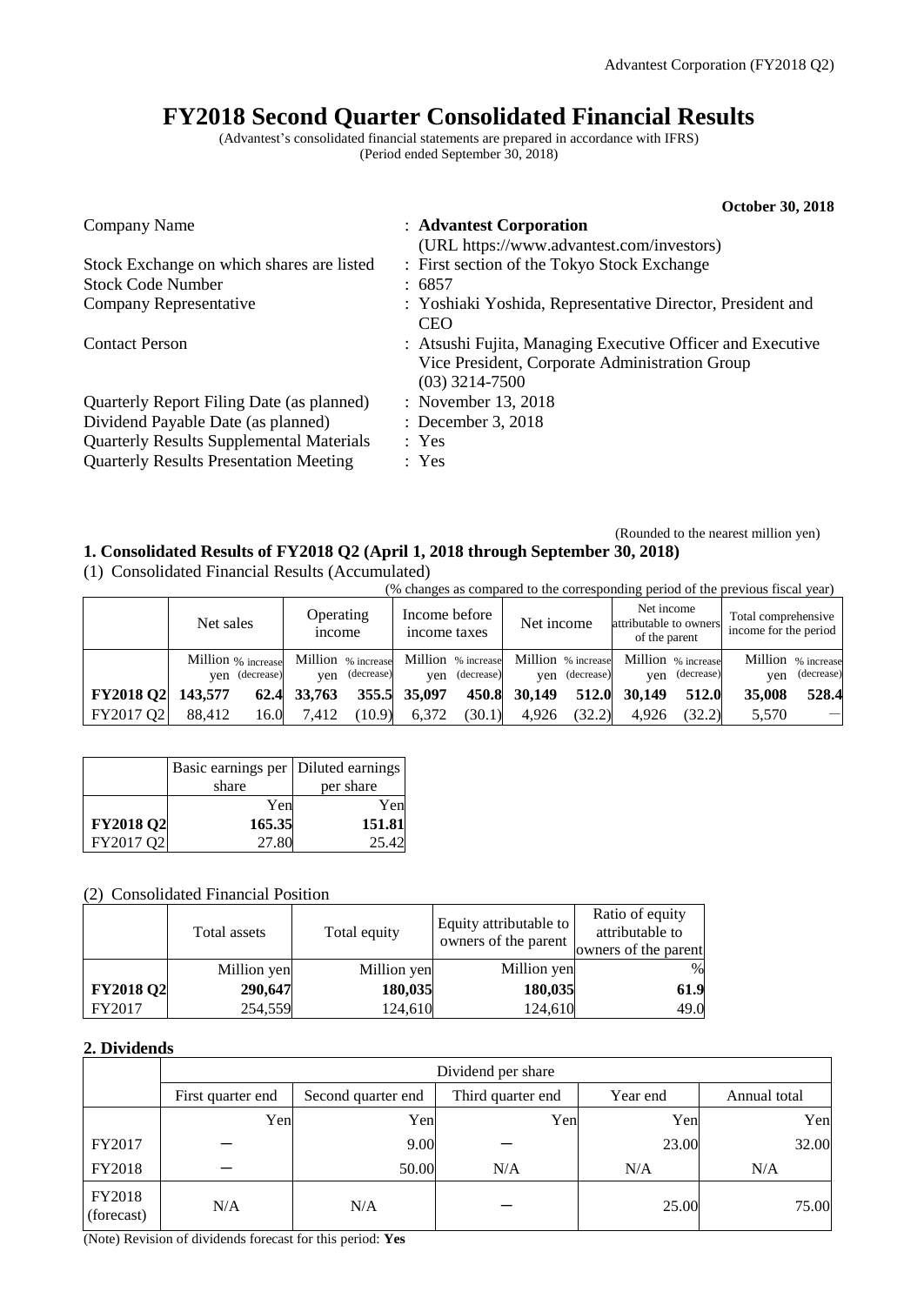#### **3. Projected Results for FY2018 (April 1, 2018 through March 31, 2019)** (% changes as compared to the previous fiscal year)

|        | Net sales      |      | Operating income |       | Income before<br>income taxes |       |                | Net income |                | to changes as compared to the previous risear year)<br>Net income attributable<br>to owners of the parent |
|--------|----------------|------|------------------|-------|-------------------------------|-------|----------------|------------|----------------|-----------------------------------------------------------------------------------------------------------|
|        | Million<br>yen | $\%$ | Million<br>ven   | $\%$  | Million<br>ven                | $\%$  | Million<br>yen | $\%$       | Million<br>yen | $\%$                                                                                                      |
| FY2018 | 265,000        | 27.9 | 53,000           | 116.4 | 54,500                        | 124.4 | 46,000         | 154.1      | 46,000         | 154.1                                                                                                     |

(Note) Revision of dividends forecast for this period: **Yes**

For details, please refer to the (4) Near-term Prospects, page 5

## **4. Others**

- (1) Material changes in subsidiaries during this period (changes in scope of consolidation resulting from changes in subsidiaries): None
- (2) Changes in accounting policies and accounting estimates
	- 1) Changes in accounting policies required by IFRS: Yes
	- 2) Changes arising from factors other than 1: None
	- 3) Changes in accounting estimates: None

For details, please refer to the (5) Notes to the Condensed Consolidated Financial Statements (Changes in Accounting Policies), page 13

- (3) Number of issued and outstanding share (ordinary share):
	- 1) Number of issued and outstanding share at the end of each fiscal period (including treasury share): FY2018 Q2 199,566,770 shares; FY2017 199,566,770 shares.
	- 2) Number of treasury share at the end of each fiscal period: FY2018 Q2 5,799,593 shares; FY2017 20,539,246 shares.
	- 3) Average number of outstanding share for each period (cumulative term):

FY2018 Q2 182,341,468 shares; FY2017 Q2 177,199,310 shares.

(Note) Advantest's share (FY2018 Q2 272,600 shares, FY2017 - shares), which is being kept as performance share option compensation in trust account, is included in the number of treasury share at the end of each fiscal period. Moreover, the Advantest's share that mentioned above is also included in the treasury share which is deducted during the calculation of average number of outstanding share for each period.

## **Status of Quarterly Review Procedures**

This quarterly financial results report is not subject to quarterly review procedures by independent auditors.

#### **Explanation on the Appropriate Use of Future Earnings Projections and Other Special Instructions**

This document contains "forward-looking statements" that are based on Advantest's current expectations, estimates and projections. These forward-looking statements are subject to known and unknown risks, uncertainties and other factors that may cause Advantest's actual results, levels of activities, performance or achievements to be materially different from those expressed or implied by such forward-looking statements. These factors include: (i) changes in demand for the products and services produced and offered by Advantest's customers, including semiconductors, communications services and electronic goods; (ii) circumstances relating to Advantest's investment in technology, including its ability to timely develop products that meet the changing needs of semiconductor manufacturers, communications network equipment and components makers and service providers; (iii) significant changes in the competitive environment in the major markets where Advantest purchases materials, components and supplies for the production of its products or where its products are produced, distributed or sold; and (iv) changes in economic conditions, currency exchange rates or political stability in the major markets where Advantest procures materials, components and supplies for the production of its principal products or where its products are produced, distributed or sold.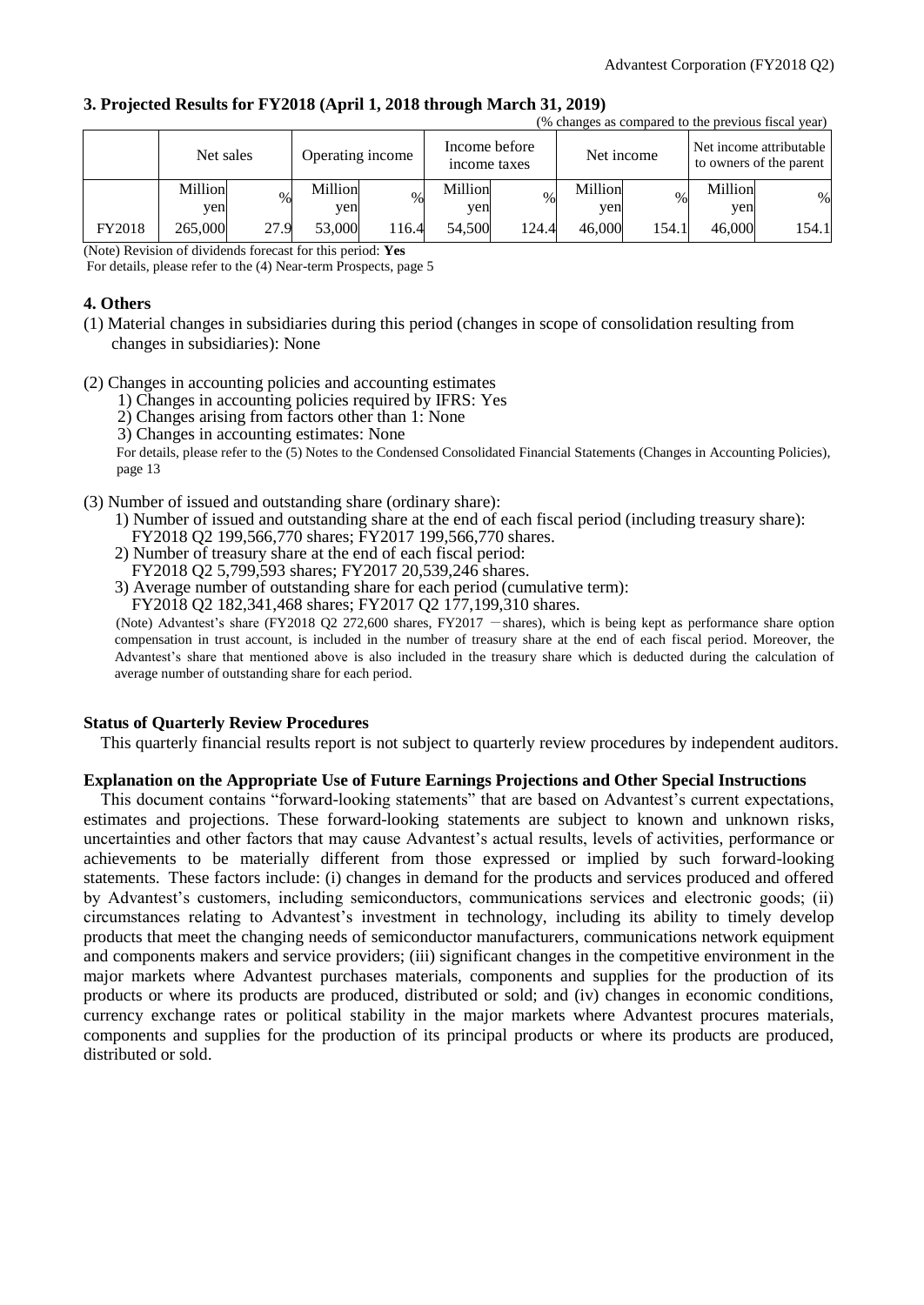## **Contents**

|                                                                                    | P. 2  |
|------------------------------------------------------------------------------------|-------|
|                                                                                    | P.2   |
|                                                                                    | P. 4  |
|                                                                                    | P. 4  |
|                                                                                    | P. 5  |
|                                                                                    | P. 6  |
| (1) Condensed Consolidated Statements of Financial Position ·····················  | P. 6  |
| (2) Condensed Consolidated Statements of Profit or Loss and Condensed Consolidated |       |
|                                                                                    | P. 8  |
|                                                                                    | P. 11 |
| (4) Condensed Consolidated Statements of Cash Flows                                | P. 12 |
| (5) Notes to the Condensed Consolidated Financial Statements                       | P. 13 |
|                                                                                    | P. 13 |
|                                                                                    | P. 13 |
|                                                                                    | P. 14 |
| FY2018 Second Quarter Consolidated Financial Results Overview ··················   | P. 16 |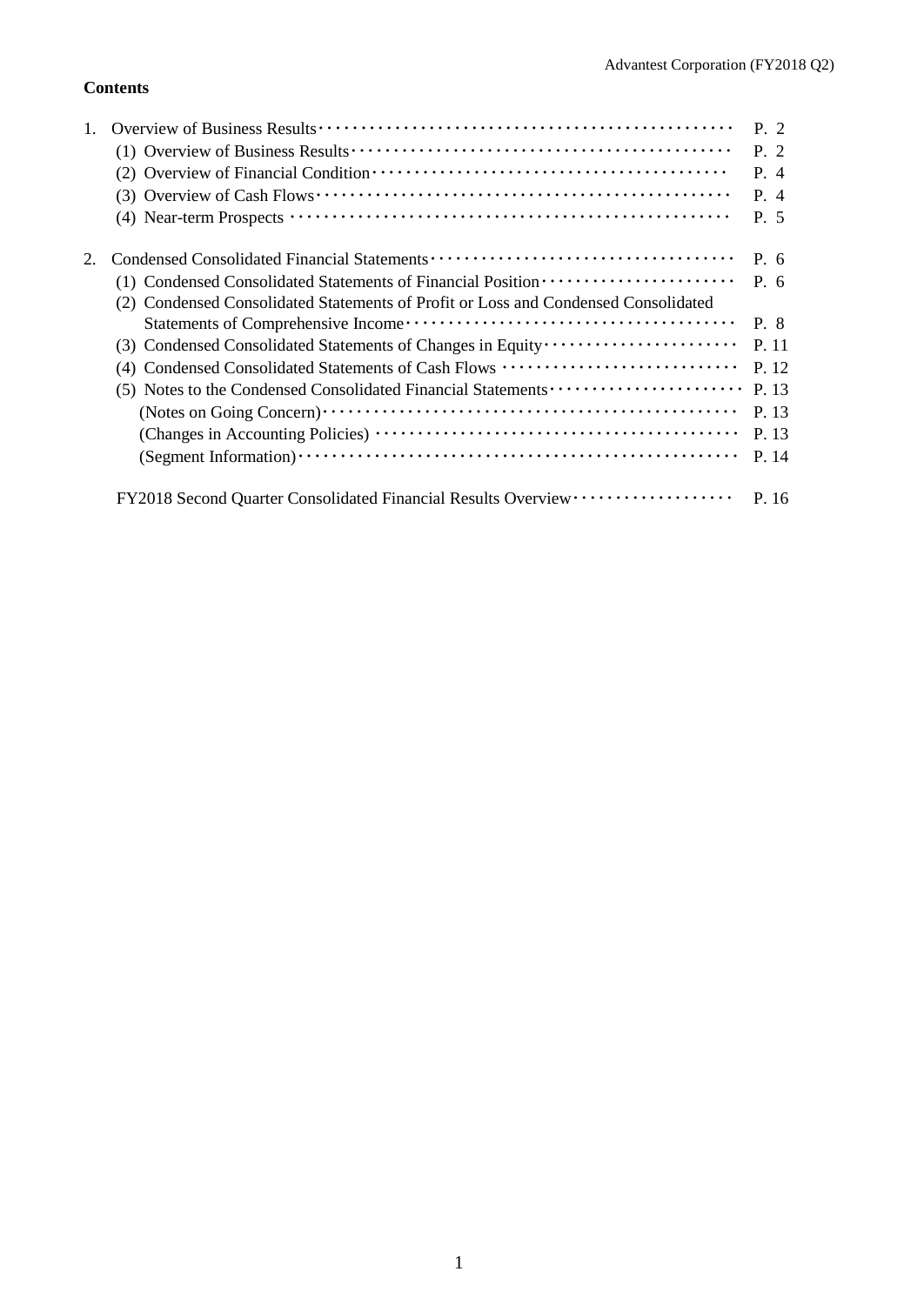## 1. Overview of Business Results

#### (1) Overview of Business Results

Consolidated Financial Results of FY2018 Q2 (April 1, 2018 through September 30, 2018)

|                            |                                        |                                        | (in billion yen)                                                                                    |
|----------------------------|----------------------------------------|----------------------------------------|-----------------------------------------------------------------------------------------------------|
|                            | Six months ended<br>September 30, 2017 | Six months ended<br>September 30, 2018 | As compared to the<br>corresponding period of<br>the previous<br>fiscal year<br>increase (decrease) |
| Orders received            | 105.6                                  | 146.8                                  | 39.0%                                                                                               |
| Net sales                  | 88.4                                   | 143.6                                  | 62.4%                                                                                               |
| Operating income           | 7.4                                    | 33.8                                   | 4.6 times                                                                                           |
| Income before income taxes | 6.4                                    | 35.1                                   | 5.5 times                                                                                           |
| Net income                 | 4.9                                    | 30.1                                   | 6.1 times                                                                                           |

In Advantest's first half of fiscal year 2018, the global economy continued to grow steadily as a whole, despite intensified trade friction triggered by the spread of protectionist trade policies and currency depreciation in emerging economies. In some emerging economies such as China, signs of economic slowdown were seen, but strong economic growth continued in the US, and even in Europe and Japan, a gradual growth trajectory was sustained.

In semiconductor-related markets, overall growth continued. Investments for increasing performance of data centers supported robust demand for high-performance memory, and suppliers of SoC semiconductors actively expanded development of smaller process nodes and greater functionality devices for high-performance smartphones. Encouraged by these semiconductor market trends, major semiconductor manufacturers actively invested in test systems for mass production of higher-performance semiconductors.

In this favorable business environment, we leveraged our rich product portfolio and broad customer base to capture expanding product demand and improve market share. In addition, as customer interest in our products continued to increase, we strove to further boost production capacity.

The average exchange rate for this period was 1 USD to 109 JPY (111 JPY in the corresponding period of the previous fiscal year) and 1 EUR to 130 JPY (124 JPY in the corresponding period of the previous fiscal year).

As a result of the above, orders received rose 39.0% to (Y) 146.8 billion year-on-year, and sales grew 62.4% to (Y) 143.6 billion, both substantially up from the same period of the previous year. Due to this increase in sales, operating income was (Y) 33.8 billion (4.6 times increase in comparison to the corresponding period in the previous fiscal year), income before income taxes was (Y) 35.1 billion (5.5 times increase in comparison to the corresponding period in the previous fiscal year), and net income was (Y) 30.1 billion (6.1 times increase in comparison to the corresponding period in the previous fiscal year), all up dramatically year-on-year. Our overseas sales ratio in the period was 94.7% (92.3% in the corresponding period in the previous fiscal year).

Conditions of business segments are described below.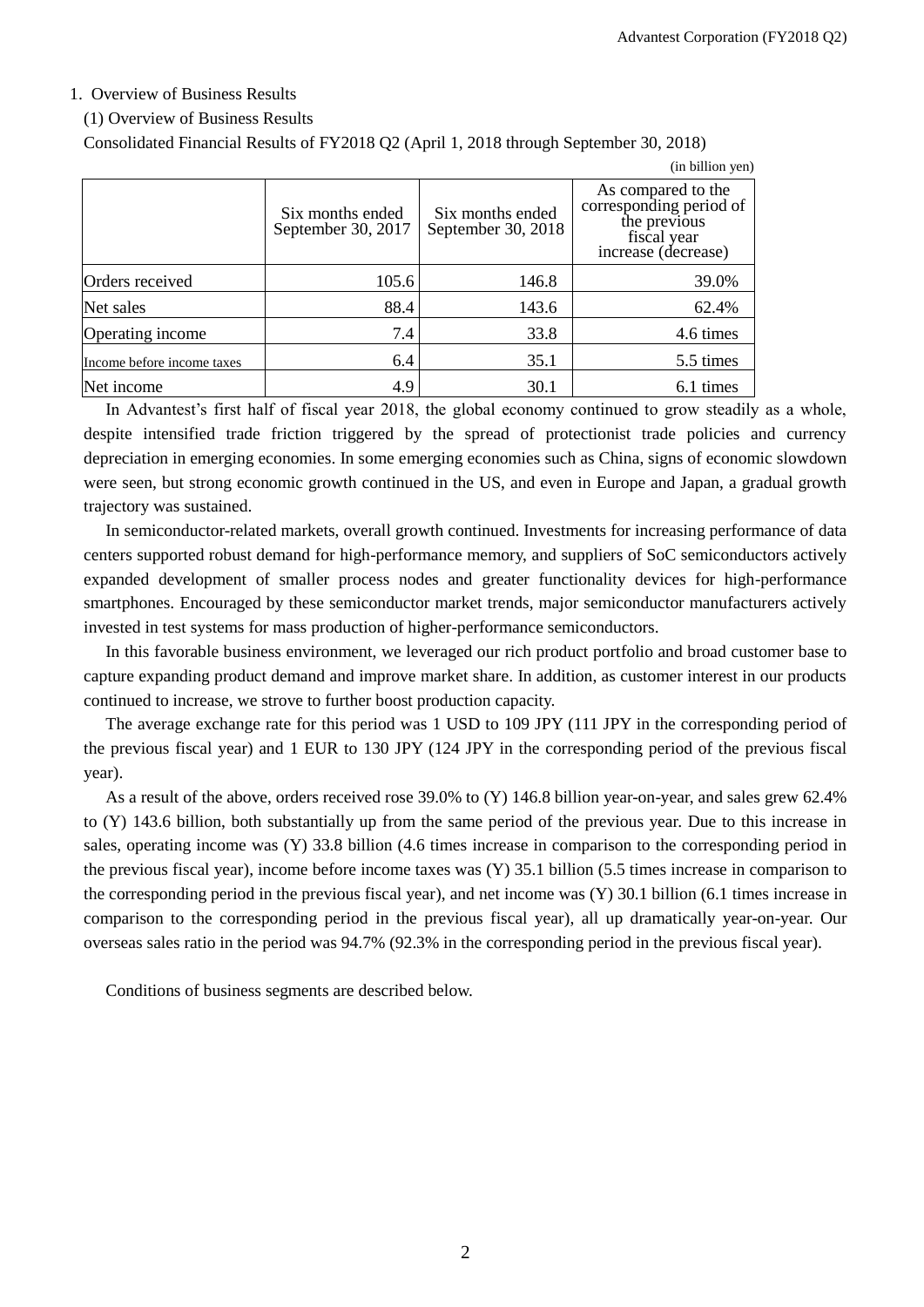|                 |                                        |                                        | (in billion yen)                                                                                    |
|-----------------|----------------------------------------|----------------------------------------|-----------------------------------------------------------------------------------------------------|
|                 | Six months ended<br>September 30, 2017 | Six months ended<br>September 30, 2018 | As compared to the<br>corresponding period of<br>the previous<br>fiscal year<br>increase (decrease) |
| Orders received | 70.4                                   | 111.9                                  | 59.0%                                                                                               |
| Net sales       | 57.7                                   | 105.1                                  | 82.3%                                                                                               |
| Segment income  | 7.7                                    | 32.2                                   | 4.2 times                                                                                           |

<Semiconductor and Component Test System Segment>

In this segment, demand for SoC test systems increased significantly as the performance of application processors, which are key components of smartphones, has improved. Test demand for high-end logic ICs used in AI and other applications also increased. Touch sensor integration and other improvements to the functionality of display driver ICs also drove demand for enhanced test capabilities in this sector. In addition, demand for DRAM testers increased thanks to growth in memory demand for data centers, and demand for testers for non-volatile memory chips also remained strong in response to the growth of 3D NAND flash memory with more layers.

As a result of the above, orders received were (Y) 111.9 billion (59.0% increase in comparison to the corresponding period in the previous fiscal year), net sales were (Y) 105.1 billion (82.3% increase in comparison to the corresponding period in the previous fiscal year), and segment income was (Y) 32.2 billion (4.2 times increase in comparison to the corresponding period in the previous fiscal year).

< Mechatronics System Segment>

|                 |                                        |                                        | (in billion yen)                                                                                    |
|-----------------|----------------------------------------|----------------------------------------|-----------------------------------------------------------------------------------------------------|
|                 | Six months ended<br>September 30, 2017 | Six months ended<br>September 30, 2018 | As compared to the<br>corresponding period of<br>the previous<br>fiscal year<br>increase (decrease) |
| Orders received | 22.0                                   | 21.7                                   | $(1.2\%)$                                                                                           |
| Net sales       | 16.8                                   | 21.8                                   | 29.2%                                                                                               |
| Segment income  | 0.7                                    | 0.5                                    | $(16.1\%)$                                                                                          |

In this segment, although sales of device interface products and test handler products, which are highly correlated to our memory test business, increased, an increasing cost of goods sold ratio turned out to be a major factor in segment profit and loss. Demand for nanotechnology products also failed to grow due to the balance among schedules of customers' investment in miniaturization.

As a result of the above, orders received were (Y) 21.7 billion (1.2% decrease in comparison to the corresponding period in the previous fiscal year), net sales were (Y) 21.8 billion (29.2% increase in comparison to the corresponding period in the previous fiscal year), and segment income was (Y) 0.5 billion (16.1% decrease in comparison to the corresponding period in the previous fiscal year).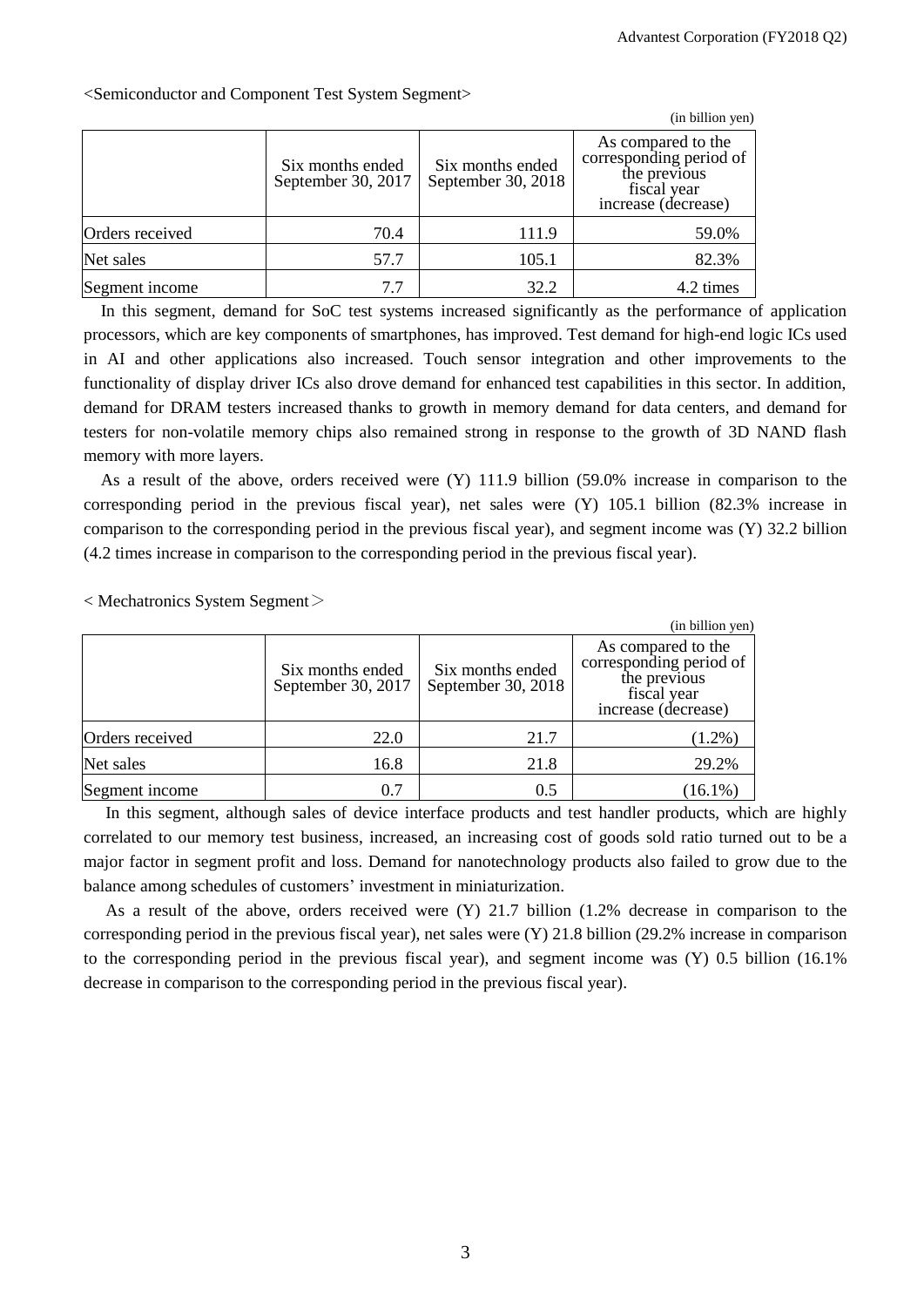## <Services, Support and Others Segment>

|                 |                                        |                                        | (in billion yen)                                                                                    |
|-----------------|----------------------------------------|----------------------------------------|-----------------------------------------------------------------------------------------------------|
|                 | Six months ended<br>September 30, 2017 | Six months ended<br>September 30, 2018 | As compared to the<br>corresponding period of<br>the previous<br>fiscal year<br>increase (decrease) |
| Orders received | 13.2                                   | 13.2                                   | $(0.6\%)$                                                                                           |
| Net sales       | 13.9                                   | 16.7                                   | 19.8%                                                                                               |
| Segment income  | 1.1                                    | 3.6                                    | 3.2 times                                                                                           |

In this segment, as the semiconductor market as a whole was booming, we saw a drop-off in our secondhand business due to a shortage of second-hand testers. However, demand for test system maintenance services held steady amidst favorable business circumstances.

As a result of the above, orders received were (Y) 13.2 billion (0.6% decrease in comparison to the corresponding period in the previous fiscal year), net sales were (Y) 16.7 billion (19.8% increase in comparison to the corresponding period in the previous fiscal year), and segment income was (Y) 3.6 billion (3.2 times increase in comparison to the corresponding period in the previous fiscal year).

## (2) Overview of Financial Condition

Total assets at September 30, 2018 amounted to (Y) 290.6 billion, an increase of (Y) 36.1 billion compared to the fiscal year ended March 31, 2018, primarily due to an increase of (Y) 17.0 billion in cash and cash equivalents and (Y) 13.8 billion in trade and other receivables, respectively. The amount of total liabilities was (Y) 110.6 billion, a decrease of (Y) 19.3 billion compared to the fiscal year ended March 31, 2018, primarily due to a decrease of  $(Y)$  24.0 billion in corporate bonds upon conversion to shares, offset by an increase of  $(Y)$ 2.3 billion in income tax payables. Total equity was (Y) 180.0 billion. Ratio of equity attributable to owners of the parent was 61.9%, an increase of 12.9 percentage points from March 31, 2018, primarily due to a decrease of (Y) 56.0 billion in treasury shares upon conversion of corporate bonds.

## (3) Overview of Cash Flows

Cash and cash equivalents held at September 30, 2018 were (Y) 121.0 billion, an increase of (Y) 17.0 billion from March 31, 2018. Significant cash flows during the six-month period of this fiscal year and details are described below.

Net cash provided by operating activities was  $(Y)$  19.2 billion (net cash inflow of  $(Y)$  11.0 billion in the corresponding period of the previous fiscal year). This amount was primarily attributable to an increase of (Y) 12.8 billion in trade and other receivables, an increase of (Y) 3.0 billion in inventories and adjustments of noncash items such as depreciation and amortization in addition to the income before income taxes of (Y) 35.1 billion.

Net cash used in investing activities was (Y) 1.1 billion (net cash inflow of (Y) 0.8 billion in the corresponding period of the previous fiscal year). This amount was primarily attributable to purchases of property, plant and equipment in the amount of (Y) 2.7 billion and proceeds from sale of property, plant and equipment in the amount of (Y) 1.9 billion.

Net cash used in financing activities was (Y) 4.6 billion (net cash outflow of (Y) 16.2 billion in the corresponding period of the previous fiscal year). This amount was primarily attributable to dividends paid of  $(Y)$  4.1 billion.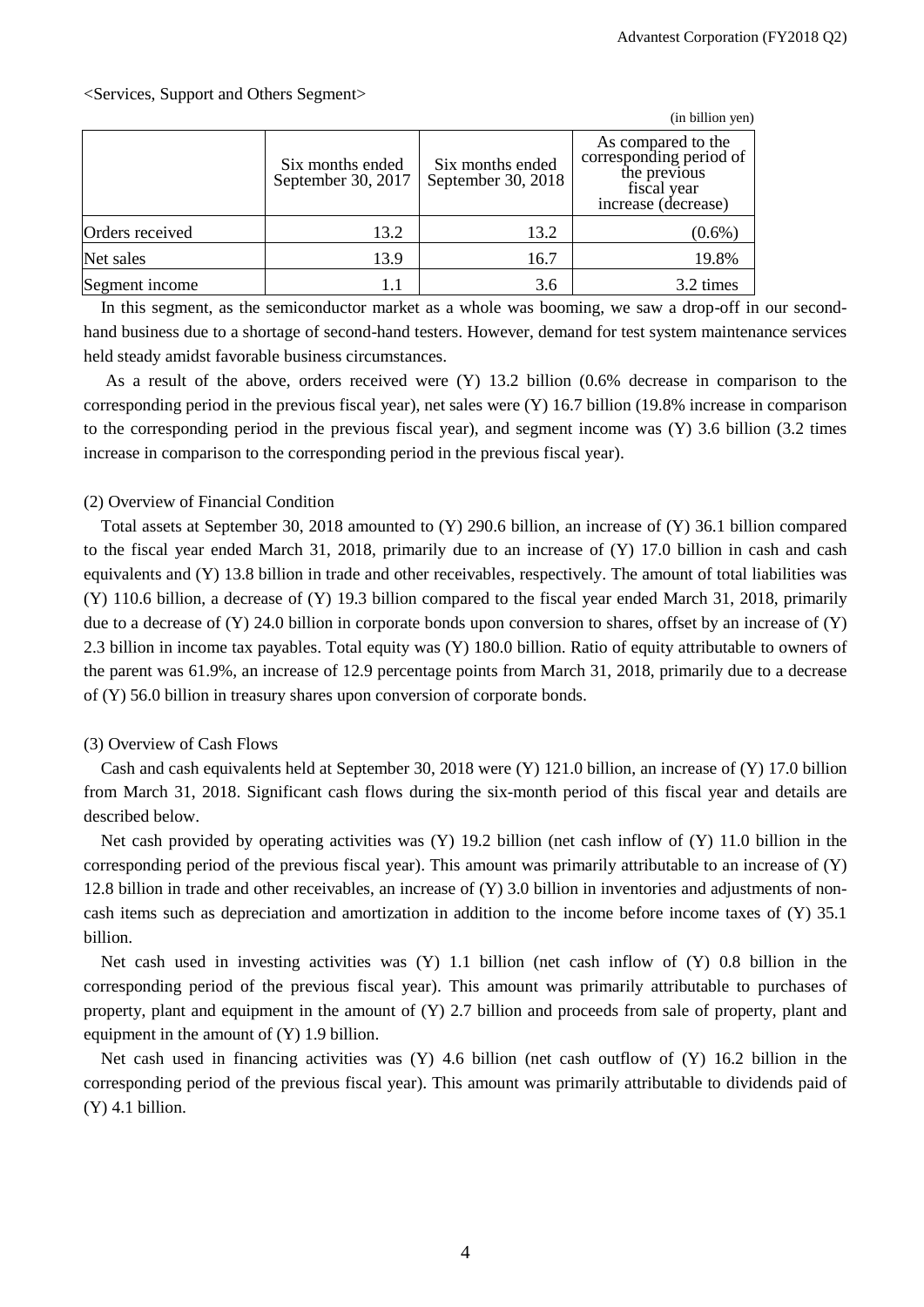#### (4) Near-term Prospects

The spread of protectionist trade policies has increased uncertainty over the outlook for the global economy. There is also concern about a potential decline in capital investment linked to the slowdown of the global economy and semiconductor demand adjustments. We will keep an eye on the possible impact of these risk factors on our business going forward.

On the other hand, we foresee a steady outlook in the semiconductor test equipment market, which is our primary profit base. In the SoC test system market, as smartphone performance advances, semiconductor manufacturers continue to invest aggressively in test systems for application processors, which are key components of smartphones. Robust demand is also expected to continue for test systems for display driver ICs, which are similarly advancing in functionality. With the spread of new technologies such as AI and 5G, demand for test systems for high-end logic ICs is also expected to be solid. In the memory test system market as well, demand for test systems is expected to continue amidst increased production of higher-speed, largecapacity memory devices.

As a result of the above, we have revised our full-year consolidated results forecast for the current fiscal year upwards from our forecast published in July 2018. Our new forecast calls for orders received of (Y) 255.0 billion (formerly (Y) 220.0 billion in July 2018), sales of (Y) 265.0 billion (formerly (Y) 230.0 billion), operating income of (Y) 53.0 billion (formerly (Y) 34.5 billion), income before income tax of (Y) 54.5 billion (formerly  $(Y)$  34.8 billion), and net income of  $(Y)$  46.0 billion (formerly  $(Y)$  27.8 billion). This forecast is predicated on exchange rate assumptions for the second half of the fiscal year of 1 USD to 110 JPY and 1 EUR to 135 JPY. The USD exchange rate has been revised upwards by 5 JPY while the EUR exchange rate remains unchanged from our July's forecast. Moreover, due to a revision to our retirement benefit plan in Japan, we forecast approximately (Y) 2.5 billion of additional profit in the third quarter of this fiscal year, which is included in the latest financial forecast mentioned above. This transferred a part of the defined benefit corporate pension plan, which covers substantially all employees in Advantest Corporation and its domestic subsidiaries, to a defined contribution plan.

In response to medium- to long-term trends in the semiconductor test market, we globally integrated the organization of our semiconductor test system business in June 2018. This reorganization is intended to build the foundation for Advantest to become the No. 1 provider of test and measurement solutions, a goal set out in the 10-year "Grand Design" that we announced in April 2018. It will support our efforts to further increase market share and improve results by developing and providing solutions that are highly competitive and valuable to our customers.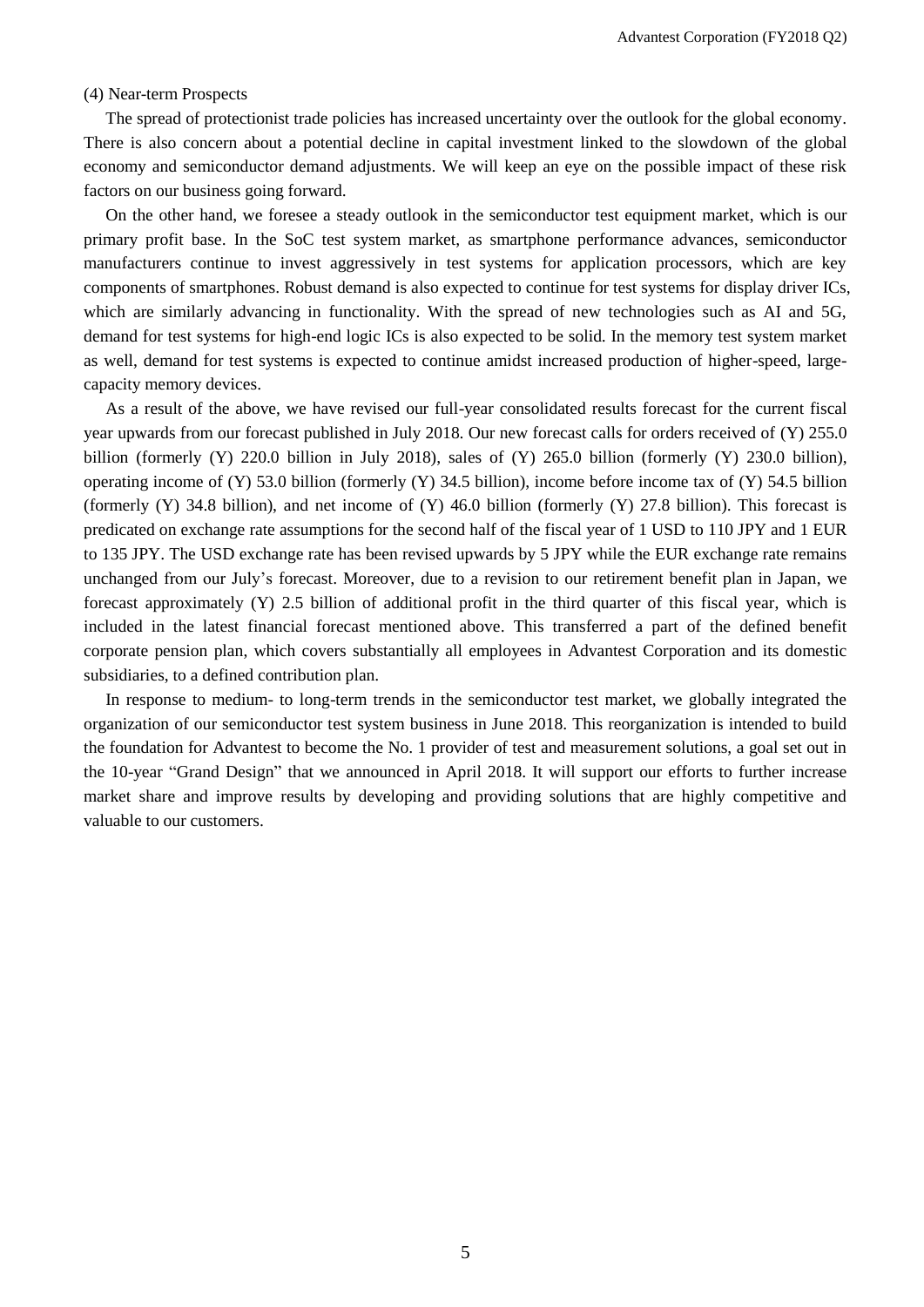## 2. Condensed Consolidated Financial Statements

(1) Condensed Consolidated Statements of Financial Position

|                                     |                | Millions of Yen    |
|-------------------------------------|----------------|--------------------|
|                                     | As of          | As of              |
|                                     | March 31, 2018 | September 30, 2018 |
| Assets                              |                |                    |
| Current assets                      |                |                    |
| Cash and cash equivalents           | 103,973        | 120,988            |
| Trade and other receivables         | 37,929         | 51,707             |
| Inventories                         | 49,627         | 52,958             |
| Other current assets                | 4,784          | 4,874              |
| Subtotal                            | 196,313        | 230,527            |
| Assets held for sale                | 830            |                    |
| Total current assets                | 197,143        | 230,527            |
| Non-current assets                  |                |                    |
| Property, plant and equipment, net  | 29,232         | 29,899             |
| Goodwill and intangible assets, net | 15,287         | 16,269             |
| Other financial assets              | 2,414          | 2,501              |
| Deferred tax assets                 | 10,127         | 10,972             |
| Other non-current assets            | 356            | 479                |
| Total non-current assets            | 57,416         | 60,120             |
| Total assets                        | 254,559        | 290,647            |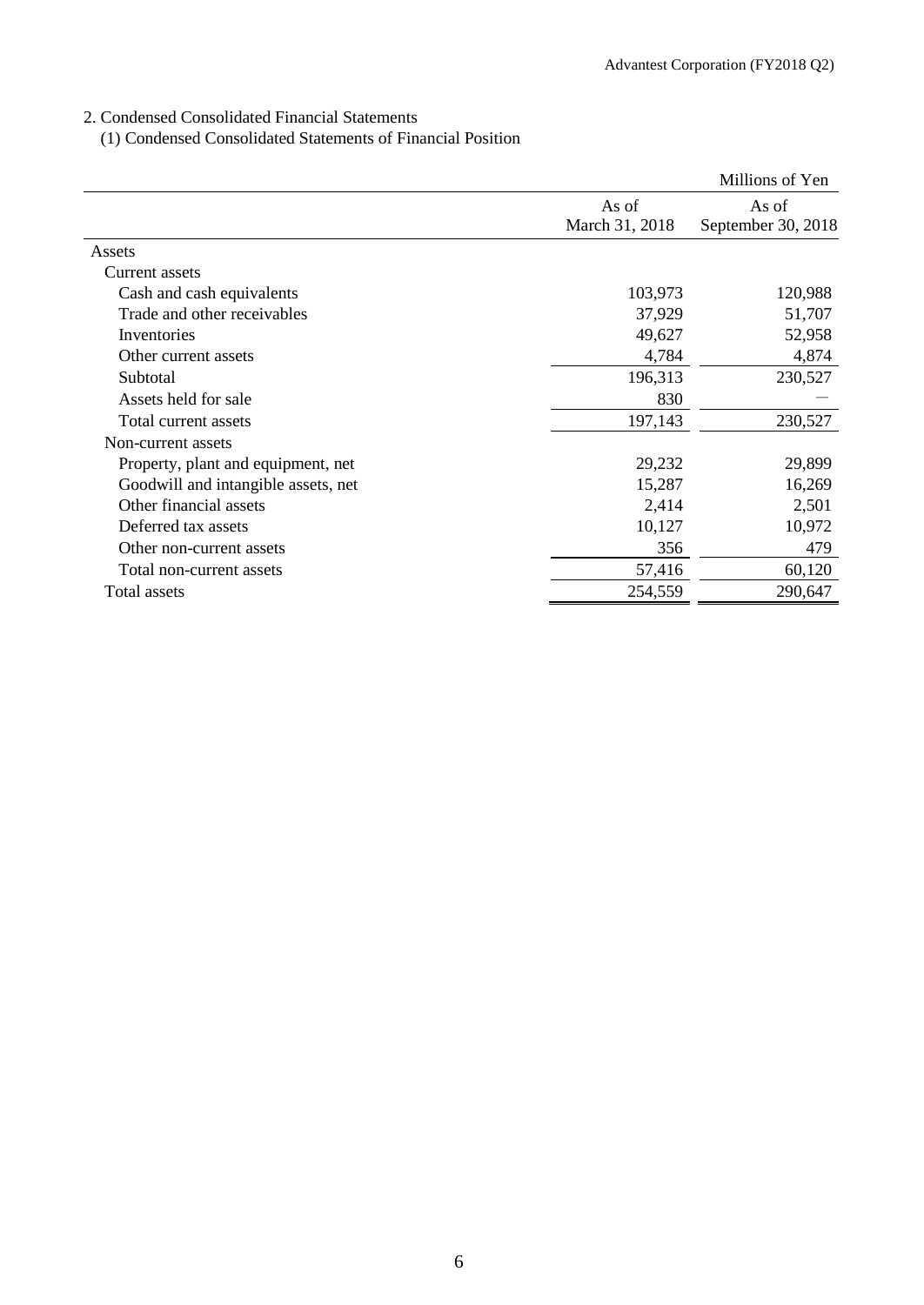|                                |                | Millions of Yen    |
|--------------------------------|----------------|--------------------|
|                                | As of          | As of              |
|                                | March 31, 2018 | September 30, 2018 |
| Liabilities and Equity         |                |                    |
| Liabilities                    |                |                    |
| <b>Current liabilities</b>     |                |                    |
| Trade and other payables       | 43,258         | 43,979             |
| <b>Bonds</b>                   | 29,872         | 5,906              |
| Income tax payables            | 4,247          | 6,564              |
| Provisions                     | 3,042          | 2,594              |
| Other financial liabilities    | 554            | 986                |
| Other current liabilities      | 6,224          | 6,394              |
| Total current liabilities      | 87,197         | 66,423             |
| Non-current liabilities        |                |                    |
| Retirement benefit liabilities | 40,353         | 41,427             |
| Deferred tax liabilities       | 1,099          | 1,396              |
| Other non-current liabilities  | 1,300          | 1,366              |
| Total non-current liabilities  | 42,752         | 44,189             |
| <b>Total liabilities</b>       | 129,949        | 110,612            |
| Equity                         |                |                    |
| Share capital                  | 32,363         | 32,363             |
| Share premium                  | 43,466         | 42,992             |
| Treasury shares                | (77, 724)      | (21, 653)          |
| Retained earnings              | 125,204        | 120,173            |
| Other components of equity     | 1,301          | 6,160              |
| Total equity attributable to   |                |                    |
| owners of the parent           | 124,610        | 180,035            |
| Total equity                   | 124,610        | 180,035            |
| Total liabilities and equity   | 254,559        | 290,647            |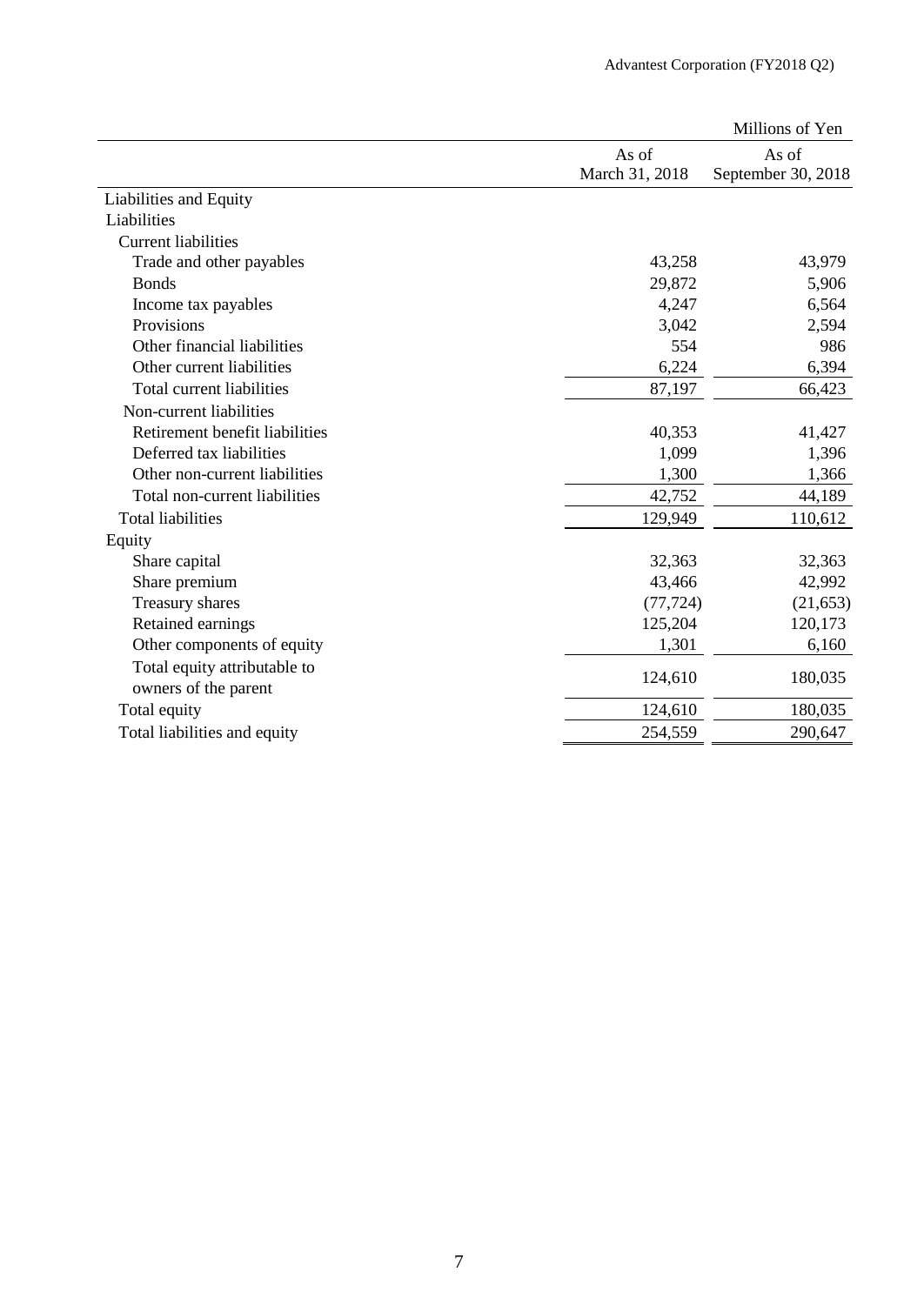(2) Condensed Consolidated Statements of Profit or Loss and Condensed Consolidated Statements of Comprehensive Income

Condensed Consolidated Statements of Profit or Loss

|                                                 |                                        | Millions of Yen                        |
|-------------------------------------------------|----------------------------------------|----------------------------------------|
|                                                 | Six months ended<br>September 30, 2017 | Six months ended<br>September 30, 2018 |
| Net sales                                       | 88,412                                 | 143,577                                |
| Cost of sales                                   | (42, 956)                              | (66,472)                               |
| Gross profit                                    | 45,456                                 | 77,105                                 |
| Selling, general and<br>administrative expenses | (38, 588)                              | (44, 396)                              |
| Other income                                    | 580                                    | 1,109                                  |
| Other expenses                                  | (36)                                   | (55)                                   |
| Operating income                                | 7,412                                  | 33,763                                 |
| Financial income                                | 561                                    | 1,392                                  |
| Financial expenses                              | (1,601)                                | (58)                                   |
| Income before income taxes                      | 6,372                                  | 35,097                                 |
| Income taxes                                    | (1, 446)                               | (4,948)                                |
| Net income                                      | 4,926                                  | 30,149                                 |
| Net income attributable to:                     |                                        |                                        |
| Owners of the parent                            | 4,926                                  | 30,149                                 |
| Earnings per share:                             |                                        | Yen                                    |
| <b>Basic</b>                                    | 27.80                                  | 165.35                                 |
| Diluted                                         | 25.42                                  | 151.81                                 |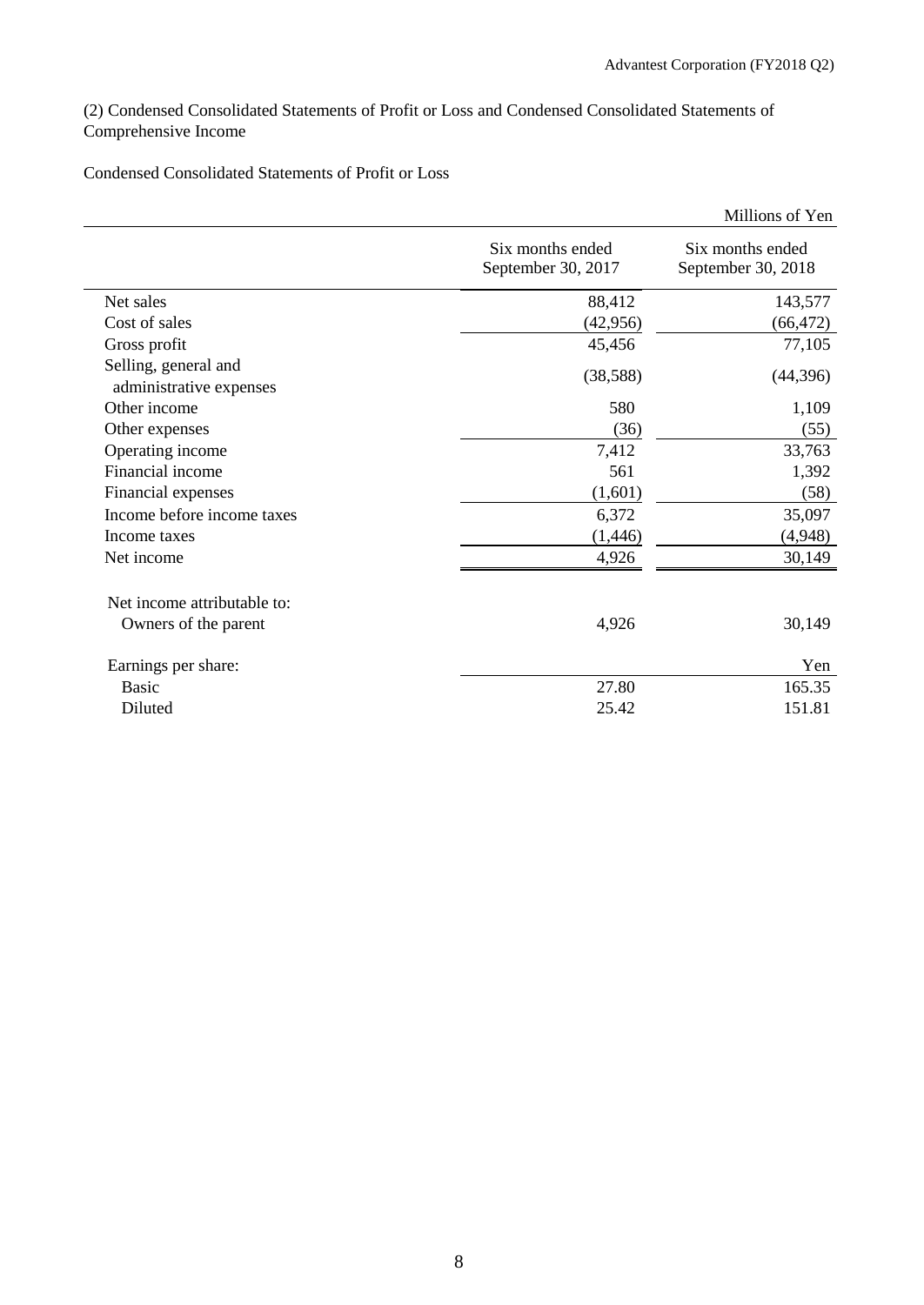Millions of Yen

|                                                 | Three months ended<br>September 30, 2017 | Three months ended<br>September 30, 2018 |
|-------------------------------------------------|------------------------------------------|------------------------------------------|
| Net sales                                       | 47,715                                   | 72,646                                   |
| Cost of sales                                   | (22, 839)                                | (33, 739)                                |
| Gross profit                                    | 24,876                                   | 38,907                                   |
| Selling, general and<br>administrative expenses | (20, 173)                                | (21, 946)                                |
| Other income                                    | 499                                      | 1,016                                    |
| Other expenses                                  | (16)                                     | (32)                                     |
| Operating income                                | 5,186                                    | 17,945                                   |
| Financial income                                | 107                                      | 640                                      |
| Financial expenses                              | (488)                                    | (25)                                     |
| Income before income taxes                      | 4,805                                    | 18,560                                   |
| Income taxes                                    | (870)                                    | (2,303)                                  |
| Net income                                      | 3,935                                    | 16,257                                   |
| Net income attributable to:                     |                                          |                                          |
| Owners of the parent                            | 3,935                                    | 16,257                                   |
| Earnings per share:                             |                                          | Yen                                      |
| Basic                                           | 22.18                                    | 88.25                                    |
| Diluted                                         | 20.20                                    | 81.61                                    |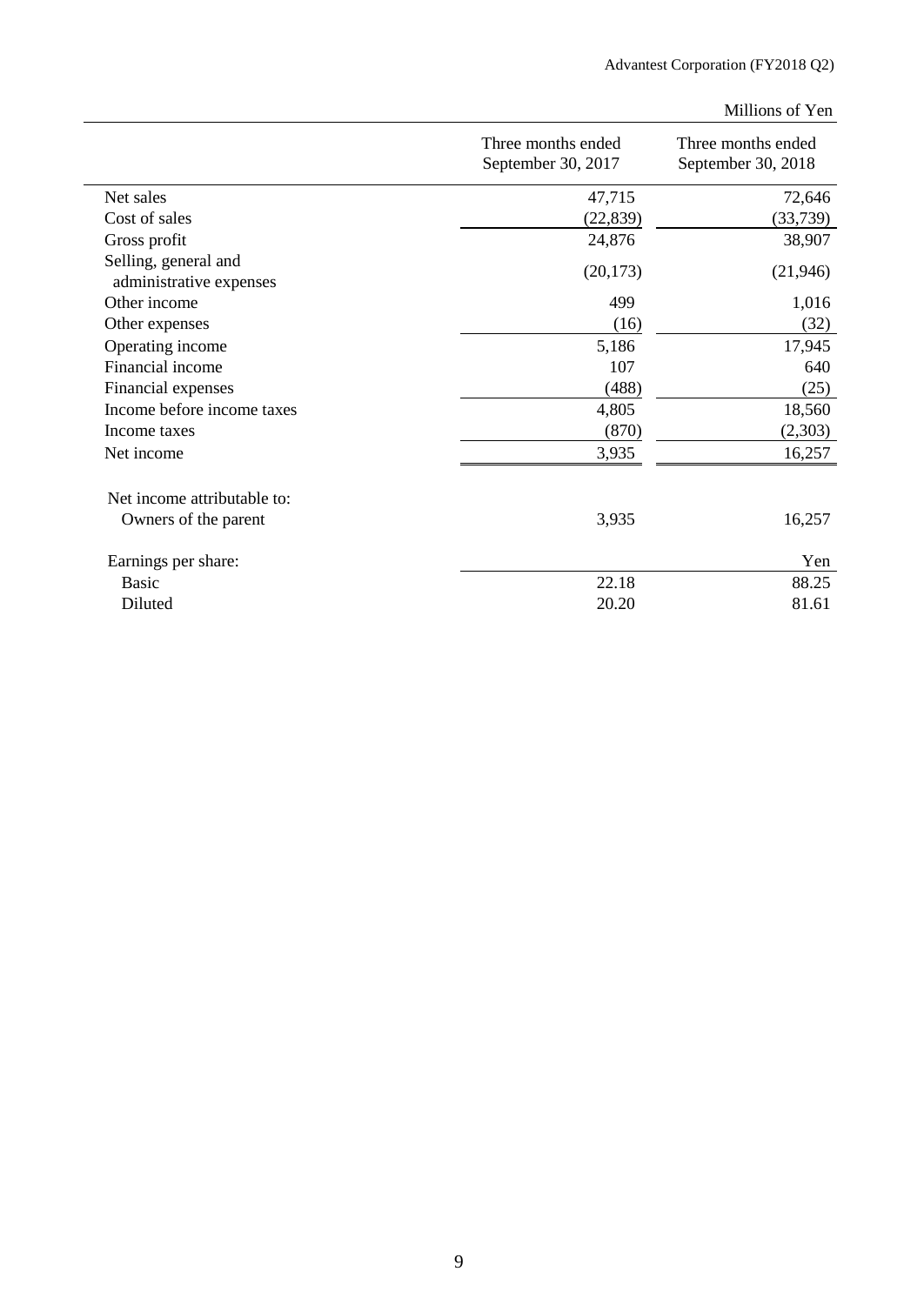|                                                                  |                                        | Millions of Yen                        |
|------------------------------------------------------------------|----------------------------------------|----------------------------------------|
|                                                                  | Six months ended<br>September 30, 2017 | Six months ended<br>September 30, 2018 |
| Net income                                                       | 4,926                                  | 30,149                                 |
| Other comprehensive income (loss), net of tax                    |                                        |                                        |
| Items that will not be reclassified to profit or loss            |                                        |                                        |
| Net change in fair value measurements of financial assets at     |                                        | 37                                     |
| fair value through other comprehensive income                    |                                        |                                        |
| Items that may be subsequently reclassified to profit or loss    |                                        |                                        |
| Exchange differences on translation of foreign operations        | 1,202                                  | 4,822                                  |
| Net change in fair values of available-for-sale financial assets | (558)                                  |                                        |
| Total other comprehensive income (loss)                          | 644                                    | 4,859                                  |
| Total comprehensive income for the period                        | 5,570                                  | 35,008                                 |
| Comprehensive income attributable to:                            |                                        |                                        |
| Owners of the parent                                             | 5,570                                  | 35,008                                 |
|                                                                  |                                        | Millions of Yen                        |
|                                                                  | Three months ended                     | Three months ended                     |
|                                                                  | September 30, 2017                     | September 30, 2018                     |
| Net income                                                       | 3,935                                  | 16,257                                 |
| Other comprehensive income (loss), net of tax                    |                                        |                                        |
| Items that may be subsequently reclassified to profit or loss    |                                        |                                        |
| Exchange differences on translation of foreign operations        | 504                                    | 2,979                                  |
| Net change in fair values of available-for-sale financial assets | 14                                     |                                        |
| Total other comprehensive income (loss)                          | 518                                    | 2,979                                  |
| Total comprehensive income for the period                        | 4,453                                  | 19,236                                 |

## Condensed Consolidated Statements of Comprehensive Income

| 4.453 | 19,236 |
|-------|--------|
|       |        |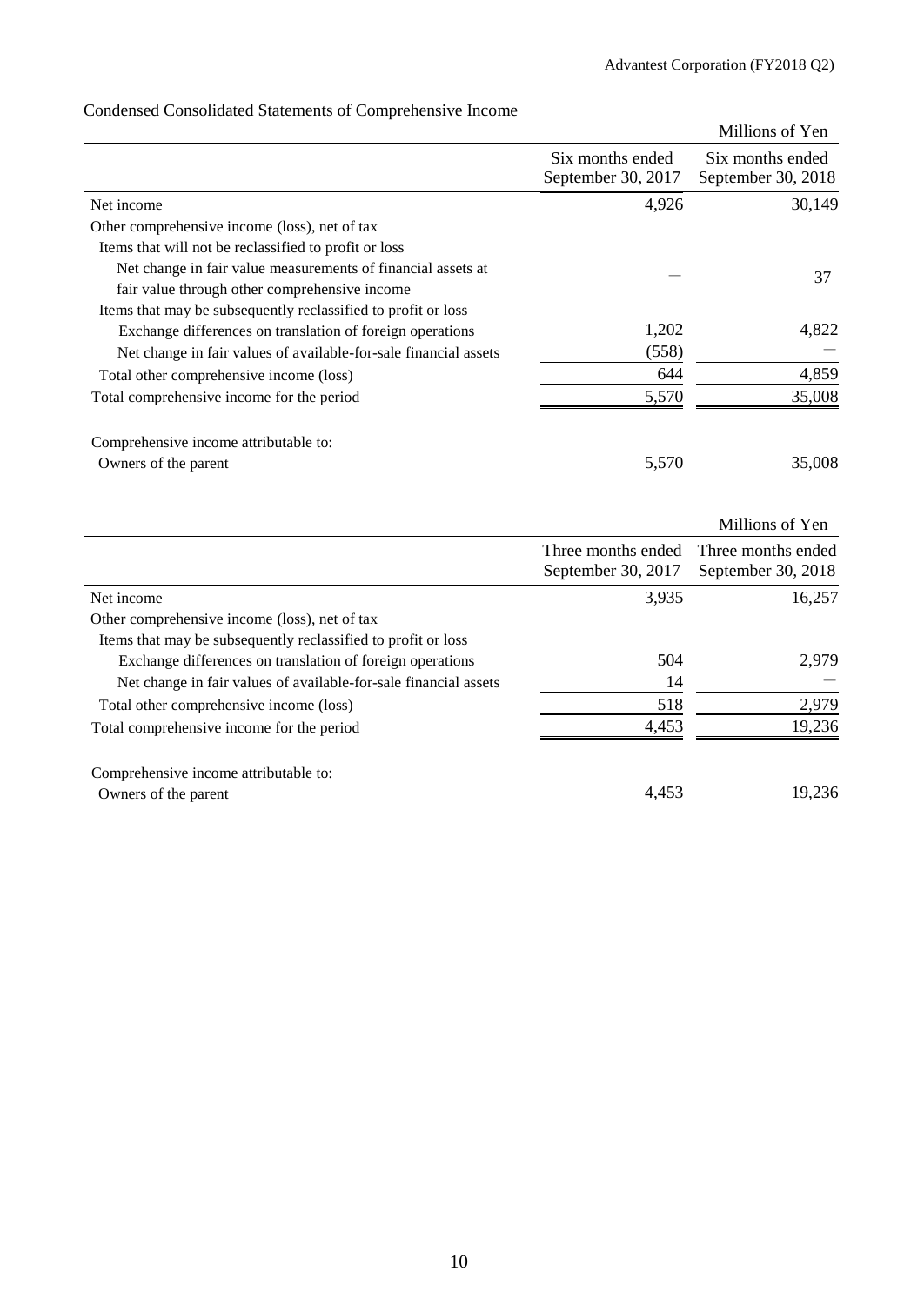## (3) Condensed Consolidated Statements of Changes in Equity

## Six months ended September 30, 2017

| $\ldots$                                     |                         |                                             |                    |                      |                                  |         | Millions of Yen |
|----------------------------------------------|-------------------------|---------------------------------------------|--------------------|----------------------|----------------------------------|---------|-----------------|
|                                              |                         | Equity attributable to owners of the parent |                    |                      |                                  |         |                 |
|                                              | <b>Share</b><br>capital | <b>Share</b><br>premium                     | Treasury<br>shares | Retained<br>earnings | Other<br>components<br>of equity | Total   | Total<br>Equity |
| Balance as of April 1, 2017                  | 32,363                  | 44,319                                      | (86,039)           | 113.676              | 5,198                            | 109,517 | 109,517         |
| Net income                                   |                         |                                             |                    | 4,926                |                                  | 4,926   | 4,926           |
| Other comprehensive income                   |                         |                                             |                    |                      | 644                              | 644     | 644             |
| Total comprehensive income for<br>the period |                         |                                             |                    | 4,926                | 644                              | 5,570   | 5,570           |
| Purchase of treasury shares                  |                         |                                             | (1)                |                      |                                  | (1)     | (1)             |
| Disposal of treasury shares                  |                         | (250)                                       | 2,328              | (1,147)              |                                  | 931     | 931             |
| <b>Dividends</b>                             |                         |                                             |                    | (2,122)              |                                  | (2,122) | (2,122)         |
| Total transactions with the<br>owners        |                         | (250)                                       | 2,327              | (3,269)              |                                  | (1,192) | (1,192)         |
| Balance as of September 30, 2017             | 32,363                  | 44,069                                      | (83,712)           | 115,333              | 5.842                            | 113,895 | 113,895         |

## Six months ended September 30, 2018

Millions of Yen

|                                                      |                         | Equity attributable to owners of the parent |                    |                      |                                  |         |                 |
|------------------------------------------------------|-------------------------|---------------------------------------------|--------------------|----------------------|----------------------------------|---------|-----------------|
|                                                      | <b>Share</b><br>capital | <b>Share</b><br>premium                     | Treasury<br>shares | Retained<br>earnings | Other<br>components<br>of equity | Total   | Total<br>Equity |
| Balance as of April 1, 2018                          | 32,363                  | 43,466                                      | (77, 724)          | 125,204              | 1,301                            | 124,610 | 124,610         |
| Impact of change in accounting<br>policy             |                         |                                             |                    | 788                  |                                  | 788     | 788             |
| Beginning balance after<br>retrospective restatement | 32,363                  | 43,466                                      | (77, 724)          | 125,992              | 1,301                            | 125,398 | 125,398         |
| Net income                                           |                         |                                             |                    | 30,149               |                                  | 30,149  | 30,149          |
| Other comprehensive income                           |                         |                                             |                    |                      | 4,859                            | 4,859   | 4,859           |
| Total comprehensive income for<br>the period         |                         |                                             |                    | 30,149               | 4,859                            | 35,008  | 35,008          |
| Purchase of treasury shares                          |                         |                                             | (737)              |                      |                                  | (737)   | (737)           |
| Disposal of treasury shares                          |                         | (74)                                        | 776                | (417)                |                                  | 285     | 285             |
| Conversion of convertible bonds                      |                         | (575)                                       | 56,032             | (31, 433)            |                                  | 24,024  | 24,024          |
| Dividends                                            |                         |                                             |                    | (4,118)              |                                  | (4,118) | (4,118)         |
| Share-based payments                                 |                         | 175                                         |                    |                      |                                  | 175     | 175             |
| Total transactions with the<br>owners                |                         | (474)                                       | 56,071             | (35,968)             |                                  | 19,629  | 19,629          |
| Balance as of September 30, 2018                     | 32,363                  | 42,992                                      | (21, 653)          | 120,173              | 6,160                            | 180,035 | 180,035         |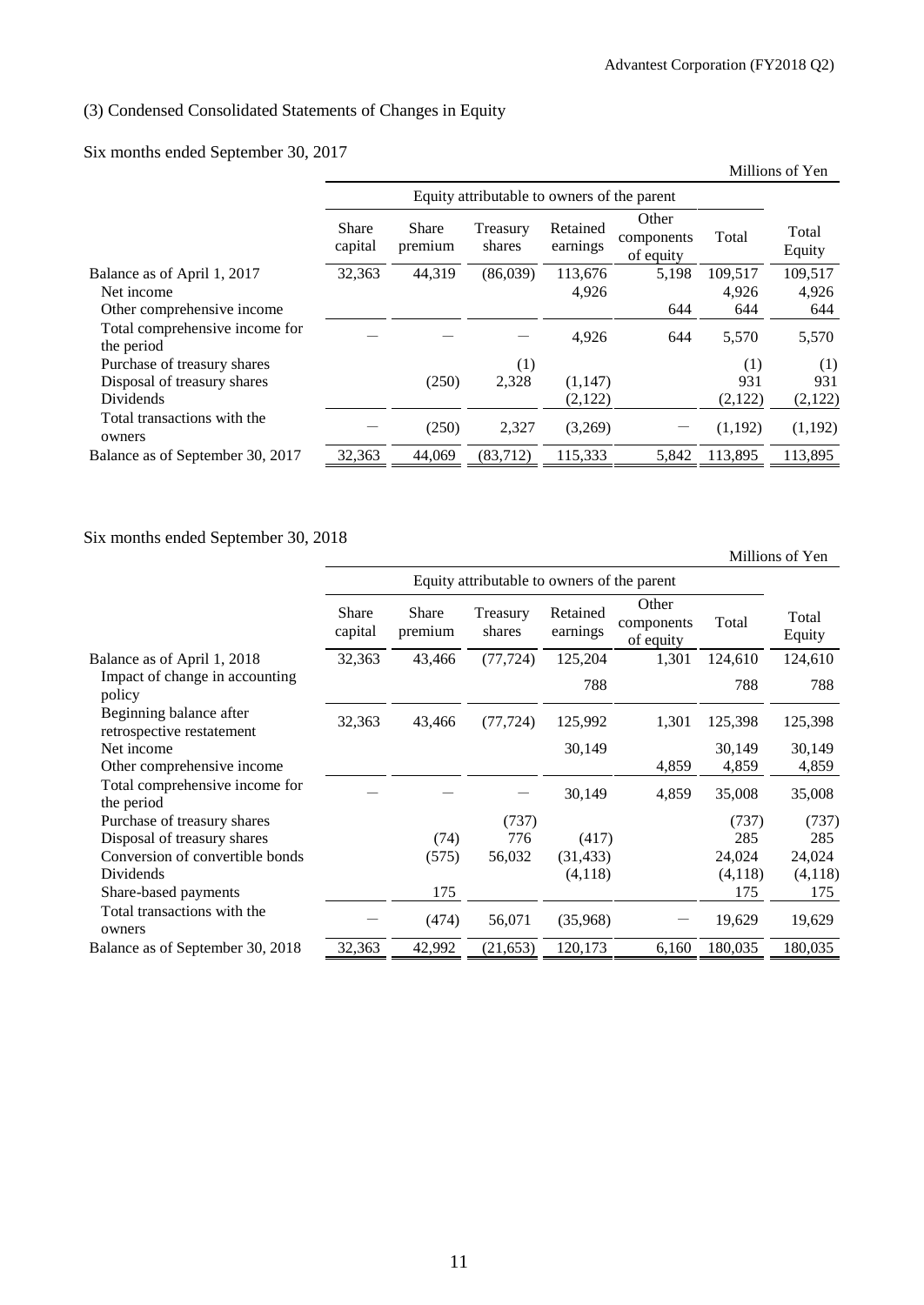(4)Condensed Consolidated Statements of Cash Flows

|                                                                     |                    | Millions of Yen    |
|---------------------------------------------------------------------|--------------------|--------------------|
|                                                                     | Six months ended   | Six months ended   |
|                                                                     | September 30, 2017 | September 30, 2018 |
|                                                                     |                    |                    |
| Cash flows from operating activities:<br>Income before income taxes |                    |                    |
|                                                                     | 6,372              | 35,097             |
| Adjustments to reconcile income before income taxes                 |                    |                    |
| to net cash provided by (used in) operating activities:             |                    |                    |
| Depreciation and amortization                                       | 2,373              | 2,457              |
| Gain on sales of available-for-sale financial assets                | (349)              |                    |
| Changes in assets and liabilities:                                  |                    |                    |
| Trade and other receivables                                         | 2,525              | (12, 840)          |
| Inventories                                                         | (3,395)            | (3,037)            |
| Trade and other payables                                            | 3,083              | 526                |
| Warranty provisions                                                 | 87                 | (452)              |
| Retirement benefit liabilities                                      | 983                | 863                |
| Other                                                               | 844                | (142)              |
| Subtotal                                                            | 12,523             | 22,472             |
| Interest and dividends received                                     | 245                | 445                |
| Interest paid                                                       | (48)               | (3)                |
| Income taxes paid                                                   | (1,691)            | (3,716)            |
| Net cash provided by (used in) operating activities                 | 11,029             | 19,198             |
| Cash flows from investing activities:                               |                    |                    |
| Proceeds from sale of available-for-sale financial assets           | 851                |                    |
| Purchases of available-for-sale financial assets                    | (216)              |                    |
| Proceeds from sale of property, plant and equipment                 | 1,819              | 1,855              |
| Purchases of property, plant and equipment                          | (1,289)            | (2,718)            |
| Purchases of intangible assets                                      | (401)              | (182)              |
| Other                                                               | 39                 | (6)                |
| Net cash provided by (used in) investing activities                 | 803                | (1,051)            |
|                                                                     |                    |                    |
| Cash flows from financing activities:                               |                    |                    |
| Proceeds from disposal of treasury shares                           | 936                | 283                |
| Purchases of treasury shares                                        | (1)                | (737)              |
| Redemption of bonds                                                 | (15,000)           |                    |
| Dividends paid                                                      | (2,121)            | (4, 111)           |
| Other                                                               | (7)                | (0)                |
| Net cash provided by (used in) financing activities                 | (16, 193)          | (4, 565)           |
| Net effect of exchange rate changes on cash and cash equivalents    | 784                | 3,433              |
| Net change in cash and cash equivalents                             | (3,577)            | 17,015             |
| Cash and cash equivalents at the beginning of period                | 95,324             | 103,973            |
| Cash and cash equivalents at the end of period                      | 91,747             | 120,988            |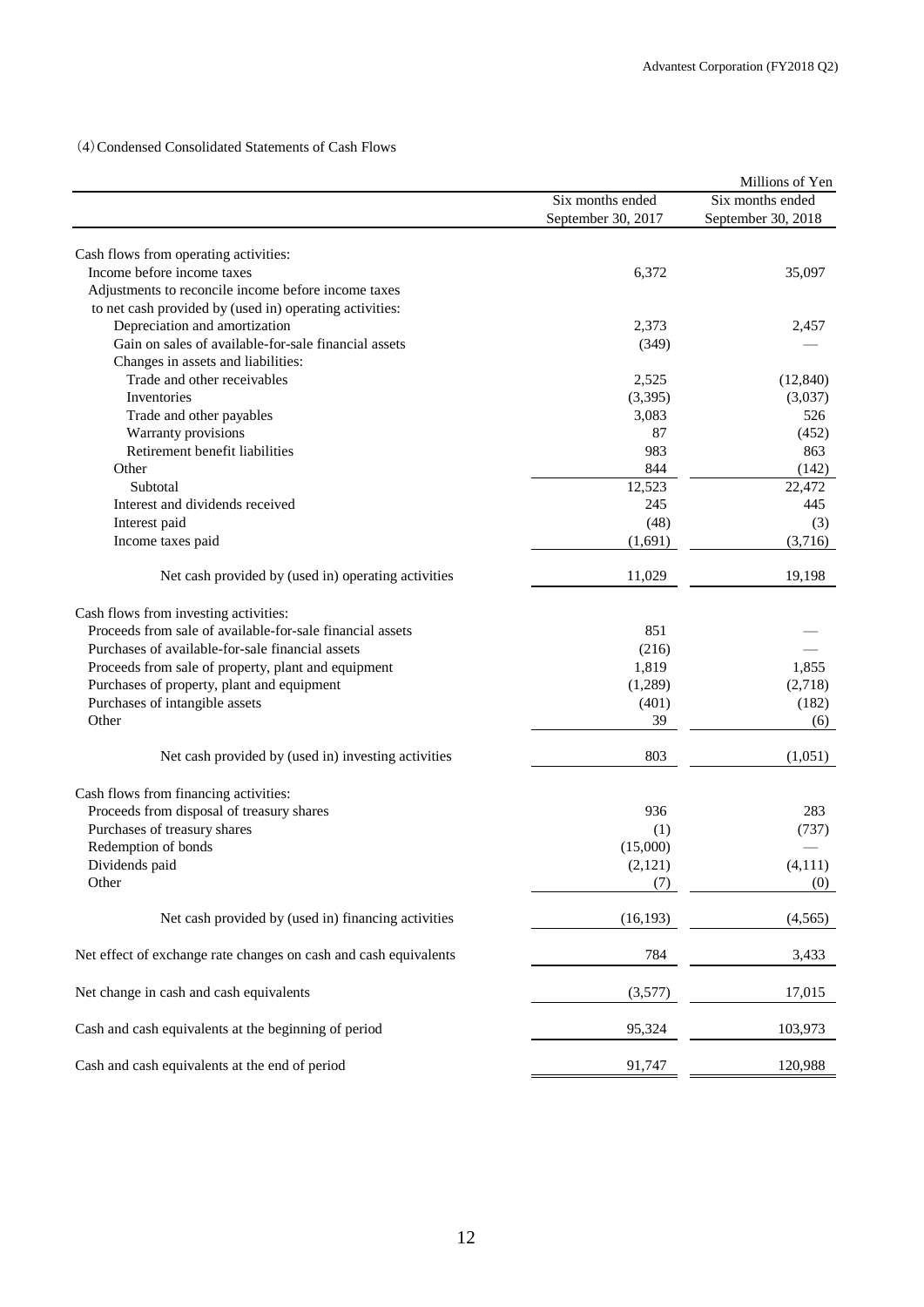(5) Notes to the Condensed Consolidated Financial Statements

(Notes on Going Concern): None

(Changes in Accounting Policies)

### IFRS 9: Financial Instruments

Advantest adopted IFRS 9 Financial Instruments from the first quarter of the fiscal year ending March 31, 2019. This new standard is the replacement of IAS 39 Financial Instruments: Recognition and Measurement. This standard addresses the classification and measurement (including impairment) of financial instruments and introduces new rules for hedge accounting.

The adoption of the standard did not have an impact on Advantest consolidated results of operations and financial condition for the six months ended September 30, 2018.

#### IFRS 15: Revenue from Contracts with Customers

Advantest adopted IFRS 15 Revenue from Contracts with Customers from the first quarter of the fiscal year ending March 31, 2019.

To apply IFRS 15, Advantest used the cumulative effect transition method which is recognizing the cumulative effect of applying the new standard at the beginning of the year of initial application.

In accordance with the adoption of IFRS 15, Advantest recognizes revenue based on the five-step model.

Step 1: Identify the contract(s) with a customer

Step 2: Identify the performance obligations (accounting treatment for goods or services separately)

Step 3: Determine the transaction price (amount of consideration)

Step 4: Allocate the transaction price to the performance obligations

Step 5: Recognize revenue when the entity satisfies a performance obligation

As a result of identifying the contracts with customers and the performance obligations in the contracts and calculating the value of the transactions based on the five-step model indicated above, revenue is recognized upon satisfaction of each performance obligation for those which product and installation are identified as a separate performance obligation compared to the revenue which had been recognized upon installation for the products which require installation based on the previous accounting standard. Consequently, the beginning balance of retained earnings for the fiscal year ending March 31, 2019 increased (Y) 1.1 billion.

Additionally, there is a difference in identifying a performance obligation for services in accordance with the new standard compared with the previous accounting standard. As a result, the beginning balance of retained earnings for the fiscal year ending March 31, 2019 decreased (Y) 0.3 billion.

Moreover, in the Condensed Consolidated Statements of Profit or Loss for the six months ended September 30, 2018, net sales decreased approximately (Y) 3.4 billion.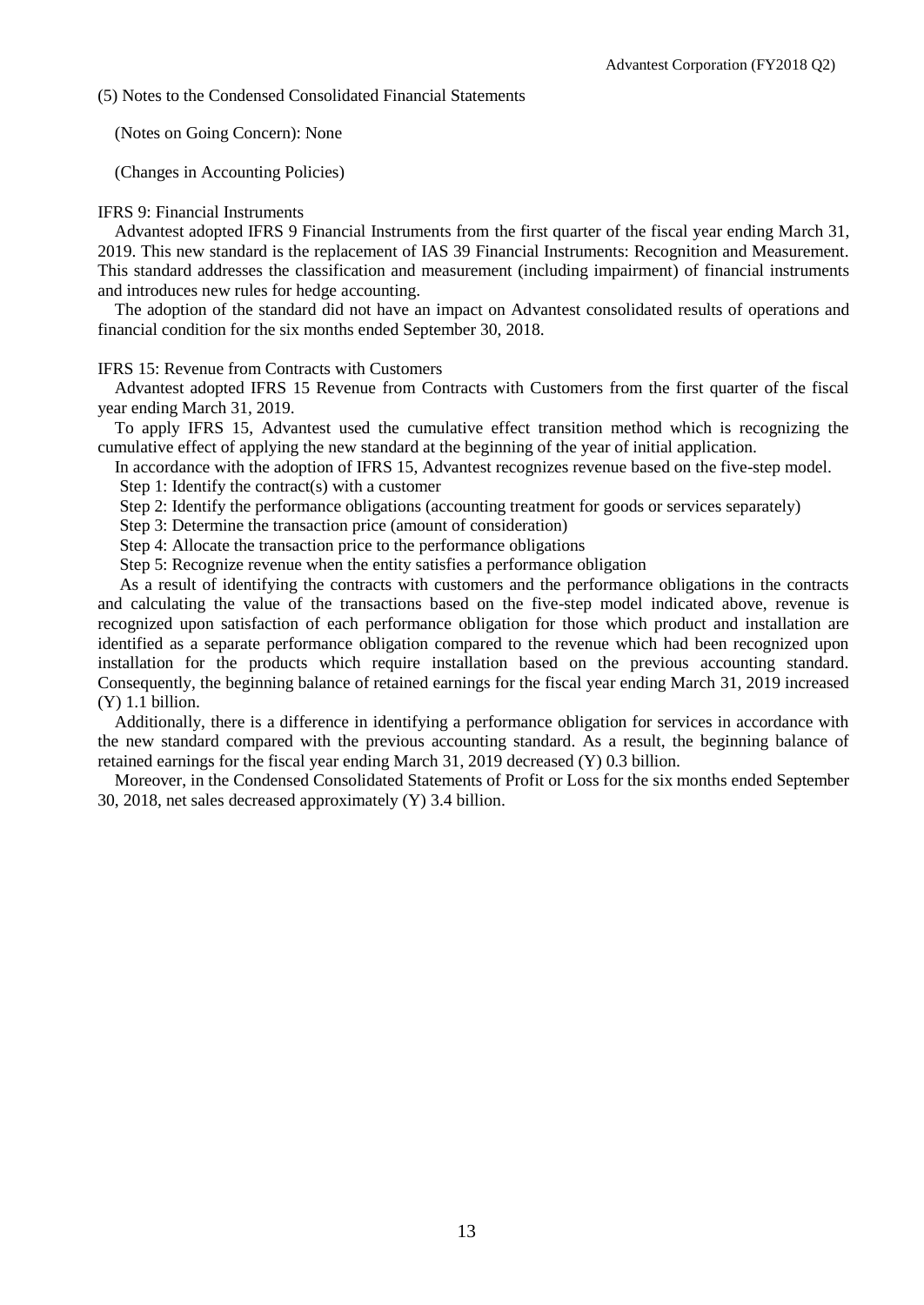## (Segment Information)

## Six months ended September 30, 2017 Millions of Yen

| $\mu$ . Thomas chucu beptember 50, 2017                                                       |                                                                         |                                           |                                    |                              | 111111101119 01 1 01 1 |
|-----------------------------------------------------------------------------------------------|-------------------------------------------------------------------------|-------------------------------------------|------------------------------------|------------------------------|------------------------|
|                                                                                               | Semiconductor<br>and Component<br><b>Test System</b><br><b>Business</b> | Mechatronics<br>System<br><b>Business</b> | Services.<br>Support and<br>Others | Elimination<br>and Corporate | Consolidated           |
| Net sales                                                                                     |                                                                         |                                           |                                    |                              |                        |
| Net sales to unaffiliated customers                                                           | 57,636                                                                  | 16,845                                    | 13,931                             |                              | 88,412                 |
| Inter-segment sales                                                                           | 26                                                                      |                                           |                                    | (26)                         |                        |
| Total                                                                                         | 57,662                                                                  | 16,845                                    | 13,931                             | (26)                         | 88,412                 |
| Segment income (loss)<br>(operating income (loss) before<br>share-based compensation expense) | 7,687                                                                   | 651                                       | 1,133                              | (2,059)                      | 7,412                  |
| Adjustment:<br>Share-based compensation expense                                               |                                                                         |                                           |                                    |                              |                        |
| Operating income                                                                              |                                                                         |                                           |                                    |                              | 7,412                  |
| Financial income                                                                              |                                                                         |                                           |                                    |                              | 561                    |
| Financial expenses                                                                            |                                                                         |                                           |                                    |                              | (1,601)                |
| Income before income taxes                                                                    |                                                                         |                                           |                                    |                              | 6,372                  |

#### Six months ended September 30, 2018 Millions of Yen

|                                                                                               | Semiconductor<br>and Component<br><b>Test System</b><br><b>Business</b> | Mechatronics<br>System<br><b>Business</b> | Services,<br>Support and<br><b>Others</b> | Elimination<br>and Corporate | Consolidated |
|-----------------------------------------------------------------------------------------------|-------------------------------------------------------------------------|-------------------------------------------|-------------------------------------------|------------------------------|--------------|
| Net sales                                                                                     |                                                                         |                                           |                                           |                              |              |
| Net sales to unaffiliated customers                                                           | 105,129                                                                 | 21,756                                    | 16,692                                    |                              | 143,577      |
| Inter-segment sales                                                                           |                                                                         |                                           |                                           |                              |              |
| Total                                                                                         | 105,129                                                                 | 21,756                                    | 16,692                                    |                              | 143,577      |
| Segment income (loss)<br>(operating income (loss) before<br>share-based compensation expense) | 32,248                                                                  | 546                                       | 3,647                                     | (2,500)                      | 33,941       |
| Adjustment:<br>Share-based compensation expense                                               |                                                                         |                                           |                                           |                              | (178)        |
| Operating income                                                                              |                                                                         |                                           |                                           |                              | 33,763       |
| Financial income                                                                              |                                                                         |                                           |                                           |                              | 1,392        |
| Financial expenses                                                                            |                                                                         |                                           |                                           |                              | (58)         |
| Income before income taxes                                                                    |                                                                         |                                           |                                           |                              | 35,097       |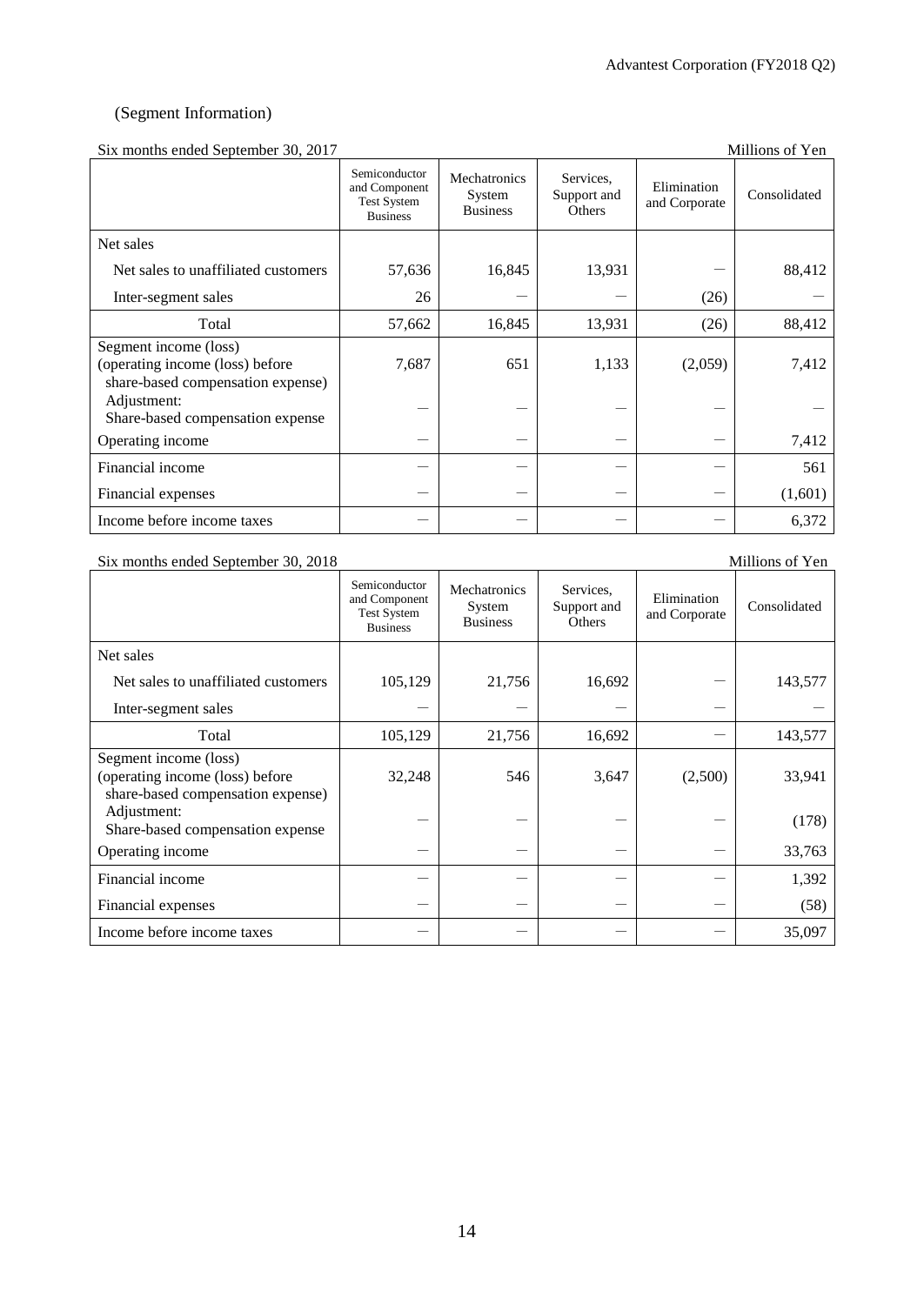#### Three months ended September 30, 2017

|  |  | Millions of Yen |  |  |
|--|--|-----------------|--|--|
|--|--|-----------------|--|--|

|                                                                                               | Semiconductor<br>and Component<br><b>Test System</b><br><b>Business</b> | Mechatronics<br>System<br><b>Business</b> | Services.<br>Support and<br>Others | Elimination<br>and Corporate | Consolidated |
|-----------------------------------------------------------------------------------------------|-------------------------------------------------------------------------|-------------------------------------------|------------------------------------|------------------------------|--------------|
| Net sales                                                                                     |                                                                         |                                           |                                    |                              |              |
| Net sales to unaffiliated customers                                                           | 30,979                                                                  | 9,657                                     | 7,079                              |                              | 47,715       |
| Inter-segment sales                                                                           | 26                                                                      |                                           |                                    | (26)                         |              |
| Total                                                                                         | 31,005                                                                  | 9,657                                     | 7,079                              | (26)                         | 47,715       |
| Segment income (loss)<br>(operating income (loss) before<br>share-based compensation expense) | 5,129                                                                   | 731                                       | 429                                | (1,103)                      | 5,186        |
| Adjustment:<br>Share-based compensation expense                                               |                                                                         |                                           |                                    |                              |              |
| Operating income                                                                              |                                                                         |                                           |                                    |                              | 5,186        |
| Financial income                                                                              |                                                                         |                                           |                                    |                              | 107          |
| Financial expenses                                                                            |                                                                         |                                           |                                    |                              | (488)        |
| Income before income taxes                                                                    |                                                                         |                                           |                                    |                              | 4,805        |

## Three months ended September 30, 2018 Millions of Yen

|                                                                                               | Semiconductor<br>and Component<br><b>Test System</b><br><b>Business</b> | Mechatronics<br>System<br><b>Business</b> | Services,<br>Support and<br><b>Others</b> | Elimination<br>and Corporate | Consolidated |
|-----------------------------------------------------------------------------------------------|-------------------------------------------------------------------------|-------------------------------------------|-------------------------------------------|------------------------------|--------------|
| Net sales                                                                                     |                                                                         |                                           |                                           |                              |              |
| Net sales to unaffiliated customers                                                           | 54,150                                                                  | 10,678                                    | 7,818                                     |                              | 72,646       |
| Inter-segment sales                                                                           |                                                                         |                                           |                                           |                              |              |
| Total                                                                                         | 54,150                                                                  | 10,678                                    | 7,818                                     |                              | 72,646       |
| Segment income (loss)<br>(operating income (loss) before<br>share-based compensation expense) | 16,751                                                                  | 105                                       | 1,745                                     | (542)                        | 18,059       |
| Adjustment:<br>Share-based compensation expense                                               |                                                                         |                                           |                                           |                              | (114)        |
| Operating income                                                                              |                                                                         |                                           |                                           |                              | 17,945       |
| Financial income                                                                              |                                                                         |                                           |                                           |                              | 640          |
| Financial expenses                                                                            |                                                                         |                                           |                                           |                              | (25)         |
| Income before income taxes                                                                    |                                                                         |                                           |                                           |                              | 18,560       |

(Notes)

- 1. Advantest uses the operating income before share-based compensation expense for management's analysis of business segment results.
- 2. Share-based compensation expense represents expenses for stock options and performance-based stock remuneration expense.
- 3. Segment income (loss) is presented on the basis of operating income (loss) before share-based compensation expense.
- 4. Inter-segment sales are based on market prices.
- 5. Adjustments to segment income in Corporate principally represent corporate general and administrative expenses and research and development expenses related to fundamental research activities that are not allocated to operating segments.